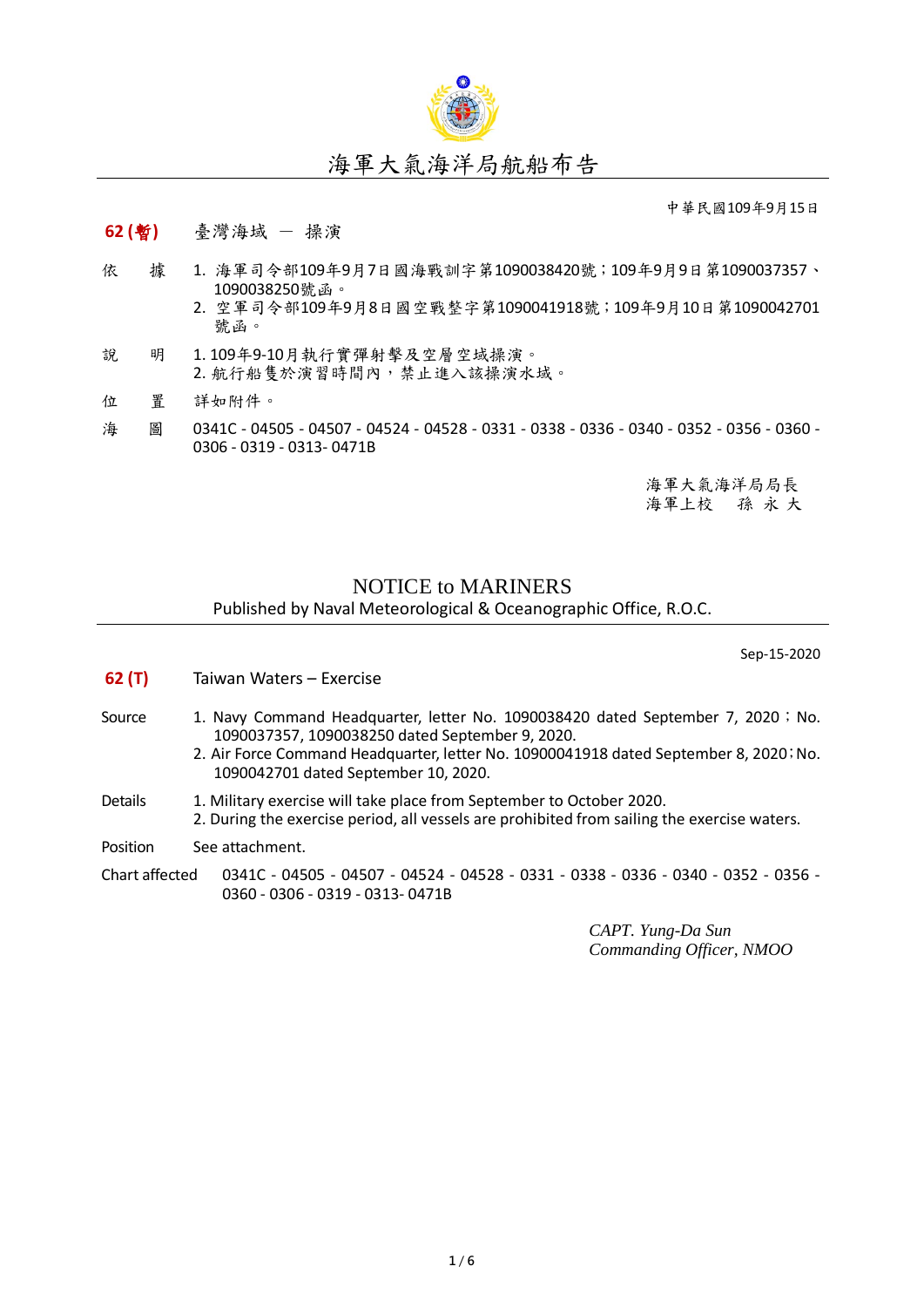| 日期<br>Date |                                                                                            | 起訖時間<br>Time | (WGS84)<br>點 位 Position                                                                                                                                                                                                                                                                                                                                                                                                                                                                                                                                                                                                                                                                                                                                                                                                                                                                                                                                                                                                                                                  |
|------------|--------------------------------------------------------------------------------------------|--------------|--------------------------------------------------------------------------------------------------------------------------------------------------------------------------------------------------------------------------------------------------------------------------------------------------------------------------------------------------------------------------------------------------------------------------------------------------------------------------------------------------------------------------------------------------------------------------------------------------------------------------------------------------------------------------------------------------------------------------------------------------------------------------------------------------------------------------------------------------------------------------------------------------------------------------------------------------------------------------------------------------------------------------------------------------------------------------|
| (A)        | 20200922<br>20200930                                                                       | 1400-1530    | ◎海軍空層空域操演(Navy Airspace Exercise)<br>J N<br>N 21°51'00.0", E 119°50'00.0"<br>A<br>N 22°00'00.0", E 119°00'00.0"<br>B<br>KG<br>C<br>N 21°38'00.0", E 119°00'00.0"<br>N 22°10'00.0", E 117°35'00.0"<br>D<br>E<br>N 22°00'00.0", E 118°55'00.0"<br>KH<br>F<br>N 21°37'00.0", E 118°55'00.0"<br>G<br>N 21°20'00.0", E 117°35'00.0"<br>N 21°05'00.0", E 117°45'00.0"<br>H<br>N 21°32'00.0", E 119°55'00.0"<br>I<br>KJ<br>N 21°05'00.0", E 119°55'00.0"<br>J<br>N 21°36'00.0", E 120°08'00.0"<br>К<br>N 21°43'00.0", E 120°39'00.0"<br><b>KL</b><br>N 21°05'00.0", E 120°35'00.0"<br>M<br>N 21°05'00.0", E 120°03'00.0"<br>N<br>N 21°45'00.0", E 119°18'00.0"<br>中心點:<br>[KG]<br>N 21°47'00.0", E 118°15'00.0"<br>[KH]<br>N 21°19'00.0", E 118°47'00.0"<br>[KJ]<br>N 21°21'30.0", E 120°23'30.0"<br>[KL]<br>危險區域:中心點半徑20浬所涵蓋之範圍<br>Central point: [KG] N 21°45'00.0", E 119°18'00.0"<br>[KH] N 21°47'00.0", E 118°15'00.0"<br>[KJ] N 21°19'00.0", E 118°47'00.0"<br>[KL] N 21°21'30.0", E 120°23'30.0"<br>Dangerous area: Central point with a radius of 20<br>nautical miles. |
| (B)        | 20201005 - 20201008<br>20201012 - 20201016<br>20201019<br>20201022<br>20201026<br>20201029 | 0800-1700    | ◎海軍實彈射擊操演(Navy Firing Exercise)                                                                                                                                                                                                                                                                                                                                                                                                                                                                                                                                                                                                                                                                                                                                                                                                                                                                                                                                                                                                                                          |
|            | 20201020 - 20201021<br>20201023<br>20201027 - 20201028<br>20201030                         | 0800-1800    | N 22°54'54.0", E 119°25'29.0"<br>N 22°54'54.0", E 119°45'29.0"<br>A<br>B<br>N 22°34'54.0", E 119°45'29.0"<br>$\overline{\mathsf{C}}$<br>N 22°34'54.0", E 119°25'29.0"<br>D<br>中心點: N 22°44'54.0"、E 119°35'29.0"<br>危險區域:中心點半徑15浬所涵蓋之範圍<br>Central point: N 22°44'54.0", E 119°35'29.0"<br>Dangerous area: Central point with a radius of 15<br>nautical miles.                                                                                                                                                                                                                                                                                                                                                                                                                                                                                                                                                                                                                                                                                                           |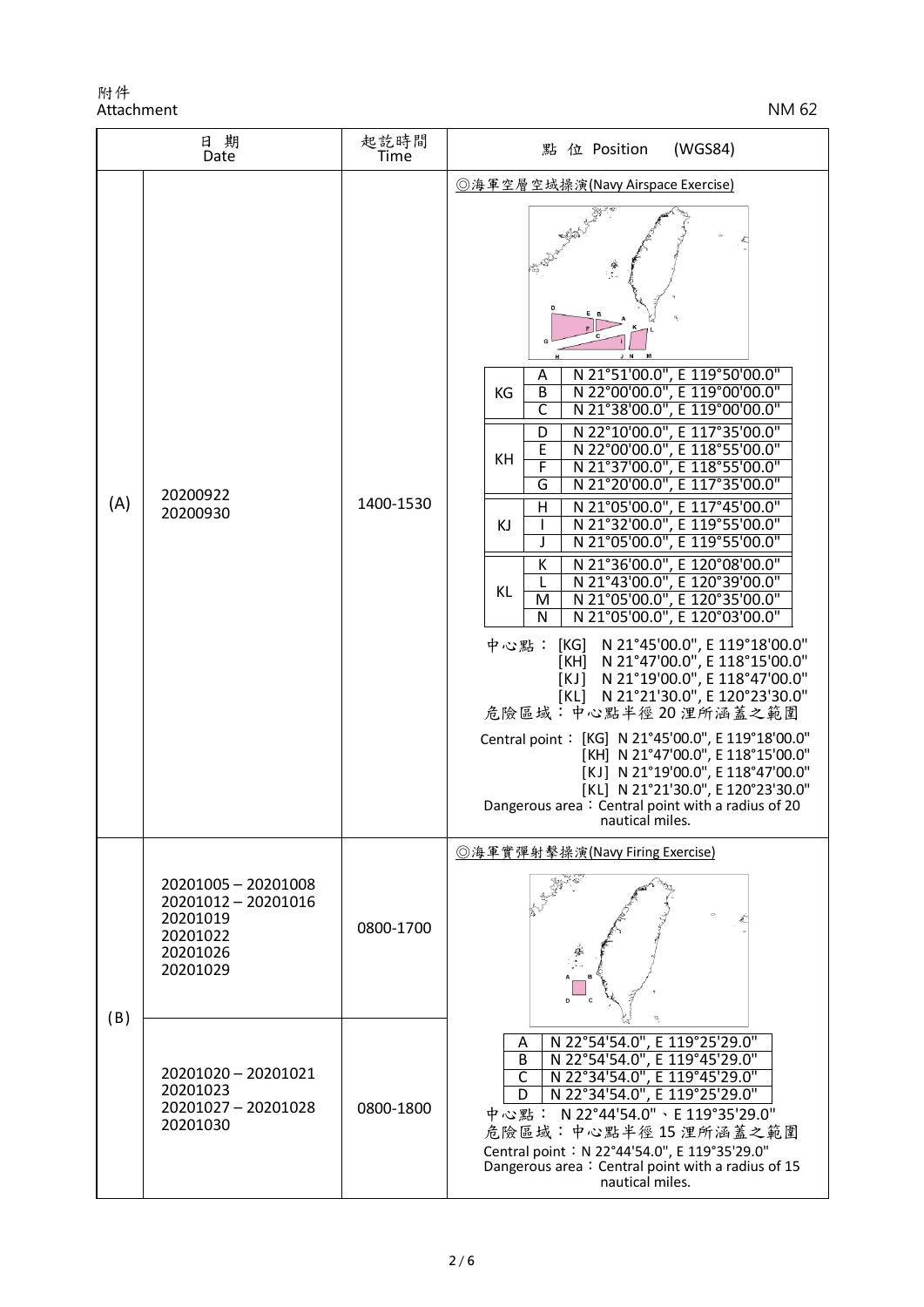| 日期<br>Date |                                                                                          | 起訖時間<br>Time | (WGS84)<br>點 位 Position                                                                                                                                                                                                                                                                                                                                                                         |
|------------|------------------------------------------------------------------------------------------|--------------|-------------------------------------------------------------------------------------------------------------------------------------------------------------------------------------------------------------------------------------------------------------------------------------------------------------------------------------------------------------------------------------------------|
| (C)        | 20201005 - 20201008<br>20201012 - 20201016<br>20201019 - 20201023<br>20201026 - 20201030 | 0800-1700    | ◎海軍實彈射擊操演(Navy Firing Exercise)<br>N 25°27'54.0", E 122°00'30.0"<br>Α<br>N 25°27'54.0", E 122°12'30.0"<br>B<br>$\overline{\mathsf{C}}$<br>N 25°19'54.0", E 122°12'30.0"<br>N 25°19'54.0", E 122°00'30.0"<br>D<br>中心點: N 25°23'54.0"、E 122°06'30.0"<br>危險區域:中心點半徑7浬所涵蓋之範圍<br>Central point: N 25°23'54.0", E 122°06'30.0"<br>Dangerous area: Central point with a radius of 7<br>nautical miles. |
| (D)        | 20201001-20201031                                                                        | 0800-2200    | ◎海軍實彈射擊操演(Navy Firing Exercise)<br>N 22°42'54.0", E 120°05'29.0"<br>A<br>N 22°42'54.0", E 120°15'29.0"<br>B<br>$\overline{\mathsf{C}}$<br>N 22°38'54.0", E 120°16'29.0"<br>中心點: N 22°42'00.0"、E 120°12'00.0"<br>危險區域:中心點半徑5浬所涵蓋之範圍<br>Central point: N 22°42'00.0", E 120°12'00.0"<br>Dangerous area: Central point with a radius of 5<br>nautical miles.                                       |
| (E)        | 20201005 - 20201008<br>20201012 - 20201016<br>20201019 - 20201023<br>20201026 - 20201030 | 0800-1700    | ◎海軍實彈射擊操演(Navy Firing Exercise)<br>N 23°39'54.0", E 119°05'29.0"<br>Α<br>N 23°39'54.0", E 119°15'29.0"<br>B<br>N 23°29'54.0", E 119°15'29.0"<br>N 23°29'54.0", E 119°05'29.0"<br>$\mathsf{C}$<br>D<br>中心點: N 23°34'54.0"、E 119°10'29.0"<br>危險區域:中心點半徑10浬所涵蓋之範圍<br>Central point: N 23°34'54.0", E 119°10'29.0"<br>Dangerous area: Central point with a radius of 10<br>nautical miles.          |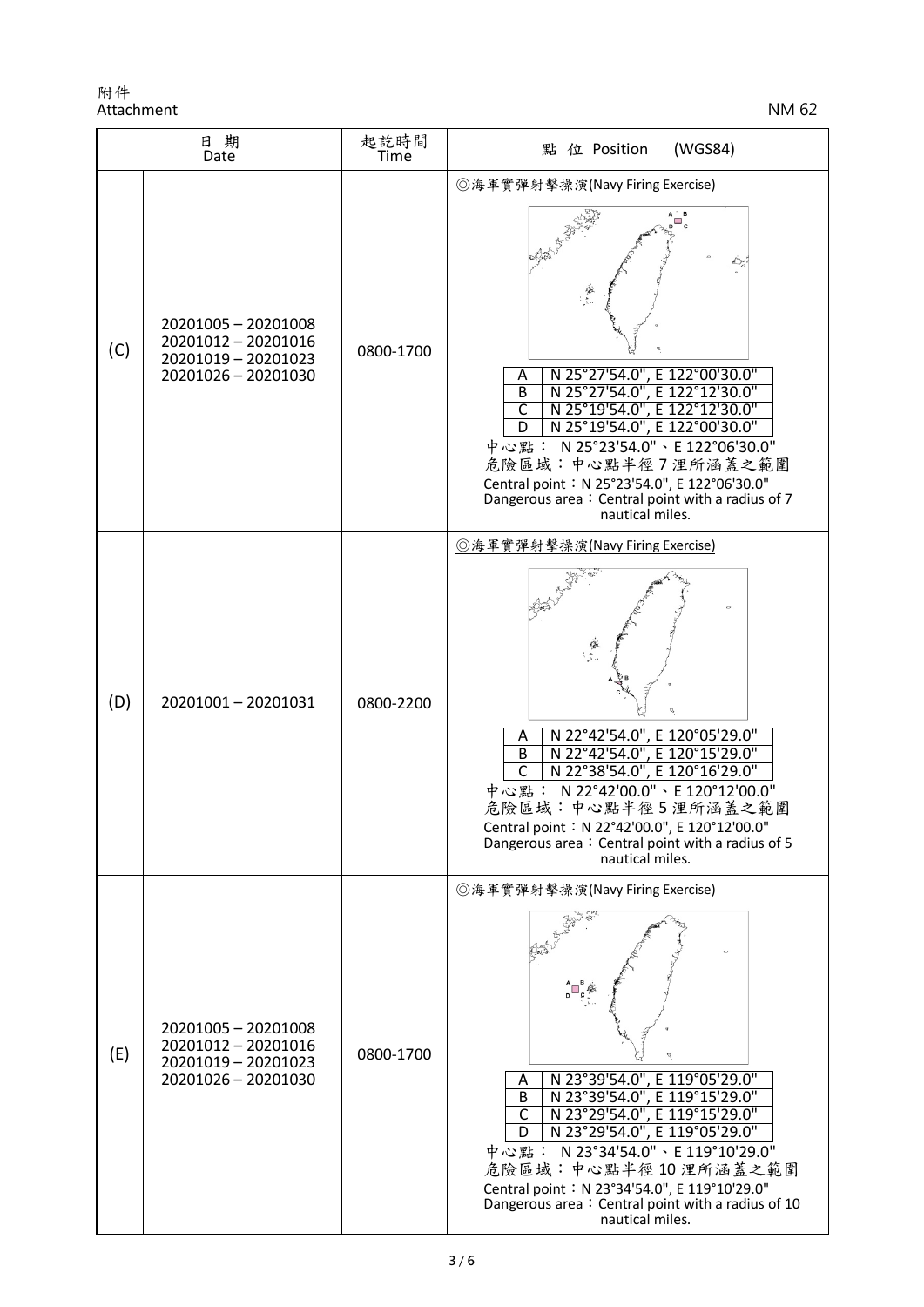| 日期<br>Date |                                                                                          | 起訖時間<br>Time           | 點 位 Position<br>(WGS84)                                                                                                                                                                                                                                                                                                                                                                                          |
|------------|------------------------------------------------------------------------------------------|------------------------|------------------------------------------------------------------------------------------------------------------------------------------------------------------------------------------------------------------------------------------------------------------------------------------------------------------------------------------------------------------------------------------------------------------|
| (F)        | 20200928<br>20200930                                                                     | 1130-1330              | ◎海軍空層空域操演(Navy Airspace Exercise)<br>N 22°34'00.0", E 118°55'00.0"<br>A<br>N 22°59'00.0", E 119°39'00.0"<br>$\overline{B}$<br>N 22°16'00.0", E 119°37'00.0"<br>$\overline{\mathsf{C}}$<br>N 22°21'00.0", E 118°55'00.0"<br>D<br>中心點: N 22°36'00.0"、E 119°19'00.0"<br>危險區域:中心點半徑25浬所涵蓋之範圍<br>Central point: N 22°36'00.0", E 119°19'00.0"<br>Dangerous area: Central point with a radius of 25<br>nautical miles. |
| (G)        | 20201005 - 20201008<br>20201012 - 20201016<br>20201019 - 20201023<br>20201026 - 20201030 | 0700-1000<br>1400-1700 | ◎空軍實彈射擊操演(Air Force Exercise)<br>6.5 NM<br>2.6 NM<br>中心點: N 23°18'18.0"、E 119°20'33.0"<br>危險區域:中心點半徑 6.5 浬所涵蓋之範圍<br>《除去 0°至180°所涵蓋及半徑大<br>於 2.6 浬之範圍》<br>Central point: N 23°18'18.0", E 119°20'33.0"<br>Dangerous area: Central point with a radius of 6.5<br>nautical miles. 《The area from 0° to 180°<br>clockwise and the radius of more than 2.6<br>nautical miles is excluded ».                           |
| (H)        | 20201005 - 20201008<br>20201012 - 20201016<br>20201019 - 20201023<br>20201026 - 20201030 | 0700-1000<br>1400-1700 | ◎空軍實彈射擊操演(Air Force Exercise)<br>N 25°48'00.0", E 120°48'00.0"<br>Α<br>N 25°48'00.0", E 121°20'00.0"<br>В<br>N 24°52'00.0", E 120°23'00.0"<br>C<br>N 24°52'00.0", E 119°55'00.0"<br>D<br>中心點: N 25°20'00.0"、E 120°37'00.0"<br>危險區域:中心點半徑31浬所涵蓋之範圍<br>Central point: N 25°20'00.0", E 120°37'00.0"<br>Dangerous area: Central point with a radius of 31<br>nautical miles.                                        |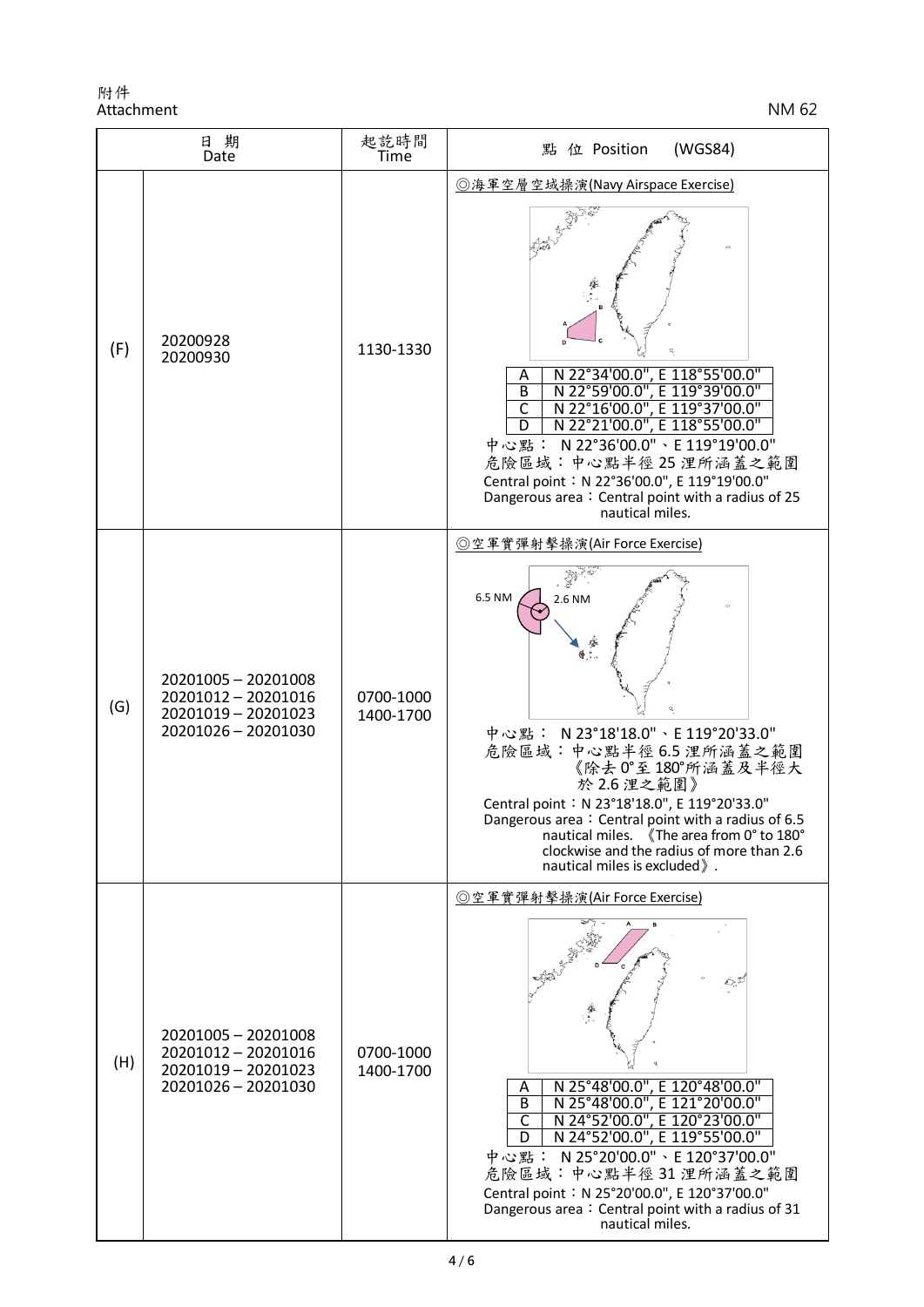| 日期<br>Date     |                                                                                          | 起訖時間<br>Time           | (WGS84)<br>點 位 Position                                                                                                                                                                                                                                                                                                                                                                                                                 |
|----------------|------------------------------------------------------------------------------------------|------------------------|-----------------------------------------------------------------------------------------------------------------------------------------------------------------------------------------------------------------------------------------------------------------------------------------------------------------------------------------------------------------------------------------------------------------------------------------|
| (1)            | 20201005 - 20201008<br>20201012 - 20201016<br>20201019 - 20201023<br>20201026 - 20201030 | 0700-1000<br>1400-1700 | ◎空軍實彈射擊操演(Air Force Exercise)<br>N 24°48'00.0", E 119°50'00.0"<br>Α<br>N 24°48'00.0", E 120°20'00.0"<br>$\overline{B}$<br>N 23°55'00.0", E 119°27'00.0"<br>N 24°10'00.0", E 119°08'00.0"<br>$\overline{\mathsf{C}}$<br>中心點: N 24°24'00.0"、E 119°46'00.0"<br>危險區域:中心點半徑5浬所涵蓋之範圍<br>Central point: N 24°24'00.0", E 119°46'00.0"<br>Dangerous area: Central point with a radius of 5<br>nautical miles.                                   |
| $(\mathsf{J})$ | 20201005 - 20201008<br>20201012 - 20201016<br>20201019 - 20201023<br>20201026 - 20201030 | 0700-1000<br>1400-1700 | ◎空軍實彈射擊操演(Air Force Exercise)<br>N 22°34'00.0", E 118°55'00.0"<br>N 22°59'00.0", E 119°39'00.0"<br>A<br>$\overline{B}$<br>N 22°16'00.0", E 119°37'00.0"<br>$\overline{\mathsf{C}}$<br>$\overline{\mathsf{D}}$<br>N 22°21'00.0", E 118°55'00.0"<br>N 22°32'00.0" \ E 119°18'00.0"<br>中心點:<br>危險區域:中心點半徑10浬所涵蓋之範圍<br>Central point: N 22°32'00.0", E 119°18'00.0"<br>Dangerous area: Central point with a radius of 10<br>nautical miles. |
| (K)            | 20200929                                                                                 | 1300-1700              | ◎空軍實彈射擊操演(Air Force Exercise)                                                                                                                                                                                                                                                                                                                                                                                                           |
|                | 20200930                                                                                 | 0700-1700              |                                                                                                                                                                                                                                                                                                                                                                                                                                         |
|                | 20201005 - 20201008<br>20201012 - 20201016<br>20201019 - 20201023<br>20201026 - 20201030 | 0700-1000<br>1400-1700 | N 23°43'00.0", E 122°05'00.0"<br>A<br>N 23°43'00.0", E 122°38'00.0"<br>$\overline{B}$<br>N 23°20'00.0", E 122°38'00.0"<br>$\overline{\mathsf{C}}$<br>N 23°00'00.0", E 122°05'00.0"<br>D<br>中心點: N23°26'30.0"、E122°21'30.0"<br>危險區域:中心點半徑31浬所涵蓋之範圍<br>Central point: N 23°26'30.0", E 122°21'30.0"<br>Dangerous area: Central point with a radius of 31<br>nautical miles.                                                               |